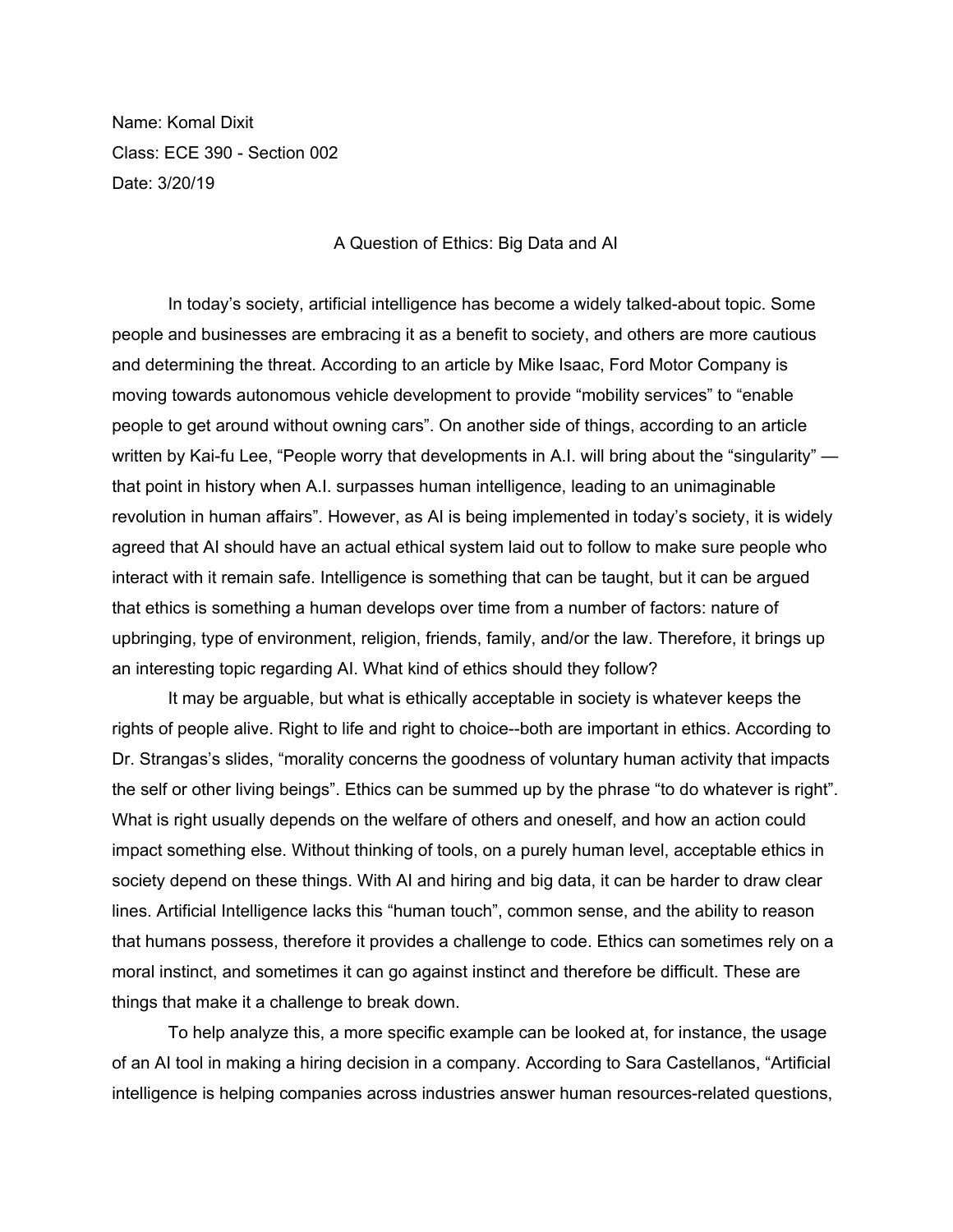automate some HR tasks and suggest jobs to prospective candidates". On one hand, using an AI tool seems like an efficient way of moving through applicants faster. It saves time if done by an AI rather than by a human being. There is also the benefit of hiring without bias, which is an attractive idea if nothing else. Even a person with nothing to gain or lose from a decision will have some sway in the decision that they make. Picking "randomly" from a batch is not always truly random in this way. To put this into a clear picture, here is an example. A human employee has to hand pick 30 from 100 candidates, all of which who are equally acceptable on paper. However, they all come from different backgrounds. Picking solely on outward appearance, no matter how "unbiased" or "random" the human employee tried to be, could still be argued as bias because there is no saying what subconscious bias the human employee had. To eliminate any chance of bias, the human employee would be better off to pick 30 out of the 100 by picking 30 resumes out of a hat without looking at the faces of any employee. This action could be done by an AI tool to speed up the process. Of course, the hiring process is not always so simple. It sometimes does take a human touch to figure how which person is a good fit for the position at the company, and that is really what an AI used for hiring would be learning how to do. Moreover, there are downsides to using this tool. According to an article by John Murawski, "AI algorithms may be flawed". Also according to the article, Microsoft's 2018 annual report stated that AI solutions "that are controversial because of their impact on human rights, privacy, employment, or other social issues" may lead to brand or reputational harm. The issue of bias continues, as an AI tool could have the bias from whoever programmed it.

Another topic that lends itself to an ethical dilemma is the issue of big data and its usage in businesses. The idea is that after a person uses a website, perhaps an online shopping website, to search for something he or she likes, the data is collected and the next time he or she searches, the website will show them something similar to what they searched for last. It seems simple and convenient, however with enough data, these self-learning algorithms can store specific information about a person. Since this isn't something a person would normally consent to, it is a gray area in the world of big data and ethics, especially when companies turn to "persuasive computing". As described in Dr. Strangas's presentation on Big Data and AI, in the future, through manipulation technologies, platforms will be able to steer or guide people through courses of action, which introduces another concept called 'big nudging', in which the government is involved. However, would the average person decide to drop the online shopping website just to avoid letting it take their information in exchange for not getting convenient suggestions on what to buy? The answer seems to tip towards no. Another example of its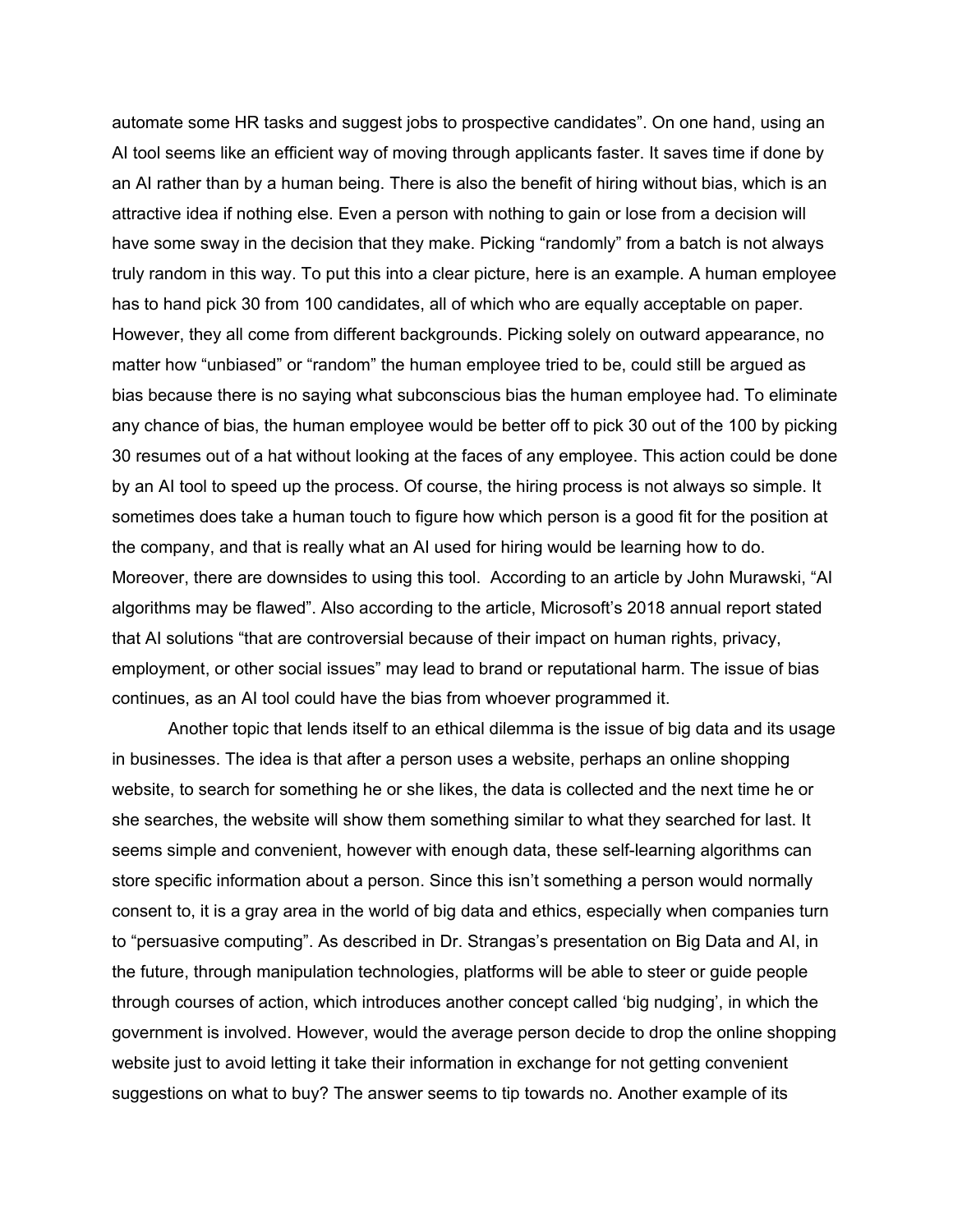implementation is even intertwined with AI. According to an article by Castellanos, Ernst & Young implemented an AI-powered chatbot named "Goldie", and quoted by the chief innovation officer of the company, "Eventually, AI could offer personalized recommendations for training programs that could be useful for career development. It could also suggest which employees should be assigned to specific teams, in order to get the highest-performing teams possible". Another example involving AI, according to Castellanos, is IBM. According to the article, "IBM is using its own artificial intelligence platform, called Watson, to learn from the 3 million job applications IBM receives annually." It is said to know the skills of IBM's jobs internationally and maps it to the data coming in from the applications. If people continue to use these websites and apps that use big data, it seems as if there almost should be a code of ethics for these companies to follow regarding how big data is used.

What would be the ethical decision in the case of using an AI tool to assist in the hiring of new employees? The utilitarian decision, which aims at acts that tend to increase the sum of human happiness, would be to hire everyone with or without the use of an AI tool. However, that may not be possible due to the recruitment limitations of the company. Therefore the deontological view can be seen as another way to come to an ethical decision. The deontological view claims that certain actions are right or wrong regardless of the consequences. In using an AI tool, it would be reasonable to use it if it sped up the hiring process without inflicting any bias during the decision-making process. The lack of bias is an important factor because if there is any trace of bias due to an error in coding or due to a bias inflicted by the coder, intentionally or not, it can lead to consequences. An example of this case can be found through an article by Murawski, in which a study by the Massachusetts Institute of Technology and Stanford University "found three commercially released facial-analysis programs were successful in correctly identifying the gender of light-skinned men, but prone to committing errors when guessing the gender of dark-skinned women". From this example, it is reasonable to think that releasing this program into the public would not be the best idea as it does not work for everyone. What about regarding the case of big data and how companies make use of it? The utilitarian view would want to make everyone happy, so it is reasonable to think this view would lead to a decision that keeps giving people recommendations, regardless of the data collection. Perhaps companies would need to ensure that this data does not fall into wrong hands. The deontological view would lead to a decision that is made on the grounds of ensuring no one is manipulated, and that things remain transparent so that the consumers know what is going on with their data the company is collecting.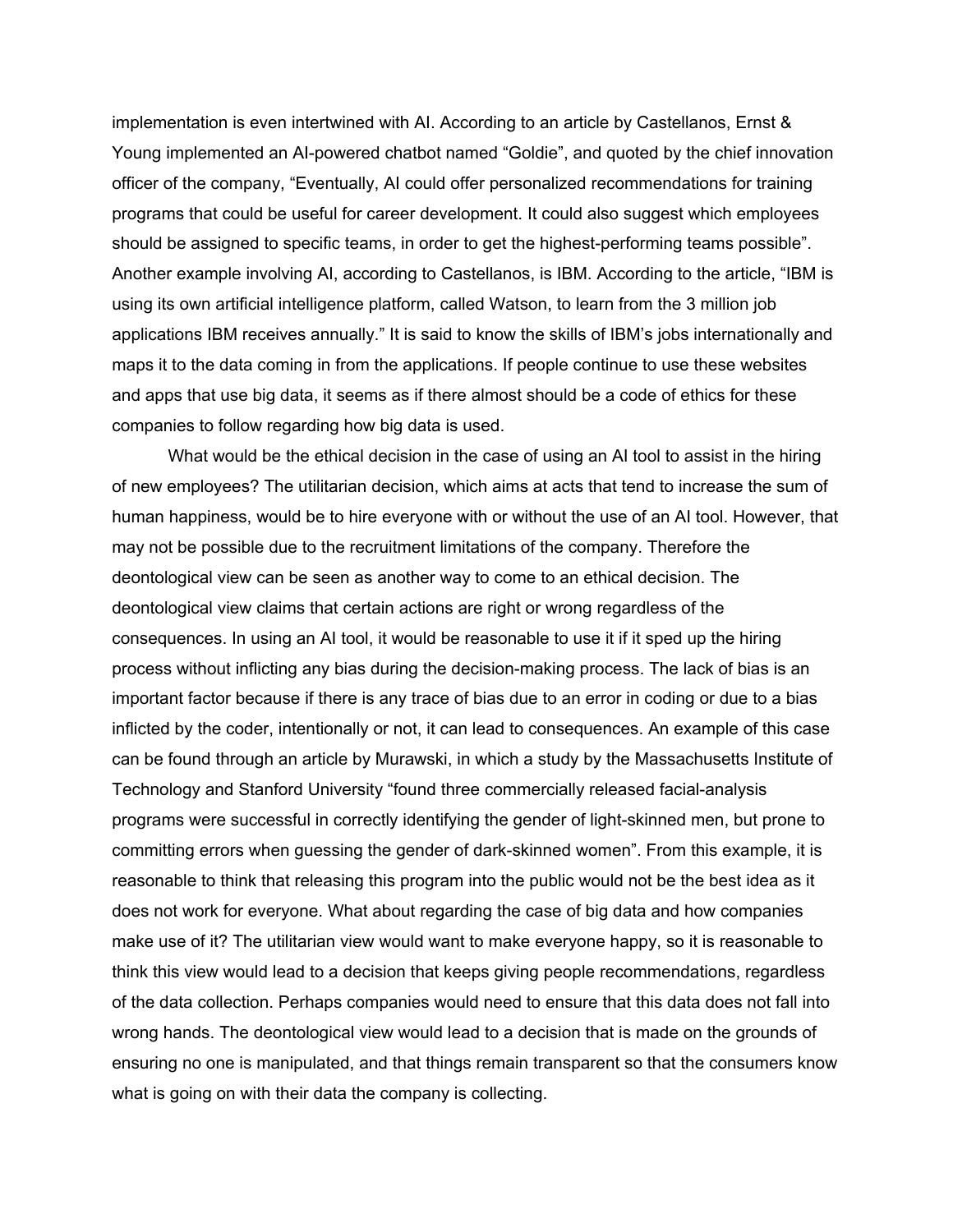Why should anyone care about the ethics of these topics and if they've been established already or not? In an article by Murawski in which AI usage in companies is analyzed, "Software giants Microsoft Corp. and Salesforce.com Inc. have already hired ethicists to vet data-sorting AI algorithms for racial bias, gender bias and other unintended consequences that could result in a public relations fiasco or a legal headache". There are real-world consequences for mistakes an AI can make, and even one mistake can spark a long-running distrust in the brand and reputation. According to Murawski, "A number of universities are offering courses on AI ethics, not only to equip managers but also to train a new cadre of aspiring AI ethicists". In the context of the IEEE Code of Ethics, where do the guidelines for ethics revolving around the usage of AI and big data fall? They could be implemented in the IEEE Code of Ethics as a separate line, however, it can be argued that ethics already are in place that applies perfectly towards new tools such as AI and big data. At the end of the day, according to the IEEE Code of Ethics in Dr. Strangas's presentation, engineers must "make engineering decisions consistent with the safety, health, and welfare of the public". It is simple to overlook the word "welfare", however, it is just as important. There are other statements in the code that can be applied as well, such as the idea of transparency, with "to disclose [real or perceived conflicts of interest] to affected parties" and "to be honest and realistic in stating claims or estimates based on available data". Additionally, according to an article by John Markoff, Carnegie Mellon University plans to announce on Wednesday that it will create a research center that focuses on the ethics of artificial intelligence". It is clear that this is an issue that people are beginning to tackle. As new technologies arise in the future, ethics will have to be balanced in order to ensure the welfare of the public.

AI and big data are two topics that can be looked at separately and together, as AI can evolve from the data it collects, as a self-learning machine. As engineers, it is important to realize that these tools cannot be used as a replacement for humans, as human beings possess common sense and the ability to reason, which machines do not. In conclusion, manipulative technologies can restrict the freedom whether we are aware of it or not, however, if used correctly, it can be a great asset to society and improve quality of life.